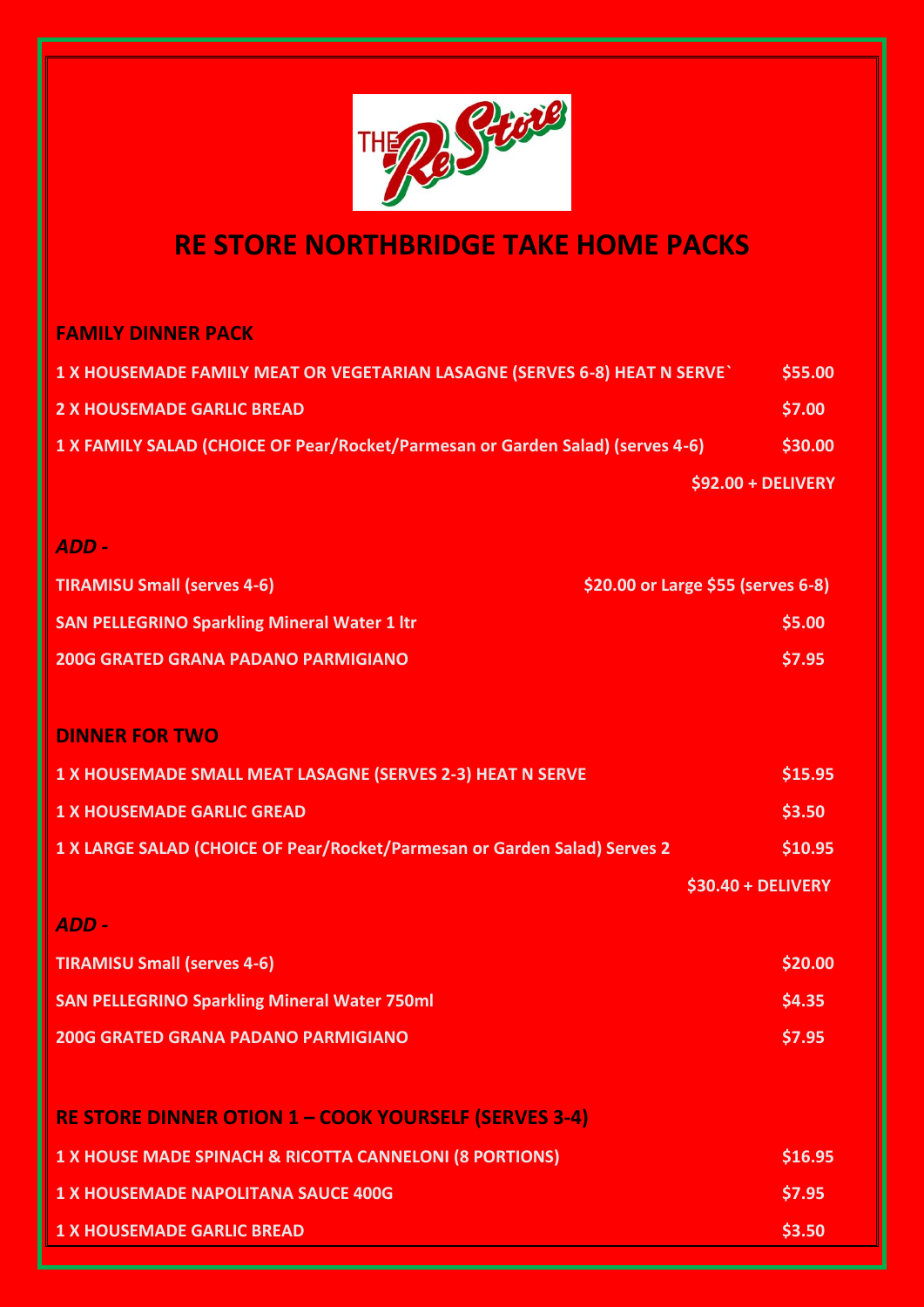| <b>2 X LARGE SALADS OF THE DAY</b>                                        | \$21.95                            |
|---------------------------------------------------------------------------|------------------------------------|
|                                                                           | \$50.35 + DELIVERY                 |
| ADD -                                                                     |                                    |
| <b>TIRAMISU Small (serves 4-6)</b>                                        | \$20.00                            |
| <b>SAN PELLEGRINO Sparkling Mineral Water 750ml</b>                       | \$4.35                             |
| <b>200G GRATED GRANA PADANO PARMIGIANO</b>                                | \$7.95                             |
|                                                                           |                                    |
| <b>RE STORE DINNER OTION 2 - COOK YOURSELF (SERVES 3-4)</b>               |                                    |
| 500G X HOUSE MADE SPINACH & RICOTTA OR MEAT RAVIOLI (SERVES 4)            | \$9.50                             |
| <b>1 X HOUSEMADE NAPOLITANA OR BOLOGNESE SAUCE 400G</b>                   | \$7.95                             |
| <b>2 X HOUSEMADE GARLIC BREAD</b>                                         | \$7.00                             |
| <b>2 X LARGE SALADS OF THE DAY</b>                                        | \$21.95                            |
|                                                                           | \$46.40 + DELIVERY                 |
| ADD -                                                                     |                                    |
| <b>TIRAMISU Small (serves 4-6)</b>                                        | \$20.00 or Large \$55 (serves 6-8) |
| <b>SAN PELLEGRINO Sparkling Mineral Water 1 ltr</b>                       | \$5.00                             |
| <b>200G GRATED GRANA PADANO PARMIGIANO</b>                                | \$7.95                             |
|                                                                           |                                    |
| <b>RE STORE ISO FAMILY PACK</b>                                           |                                    |
| <b>500G FRESH HOUSEMADE PASTA</b>                                         | \$6.50                             |
| 1 X HOUSE MADE NAPOLITANA, BASIL OR BOLOGNESE SAUCE                       | \$7.95                             |
| <b>1 X 200G GRATED GRANA PADANO PARMIGIANO</b>                            | \$7.95                             |
| <b>1 X 250ML WULURA MARGARET RIVER ORGANIC EV OLIVE OIL</b>               | \$11.25                            |
| <b>1 X ITALIAN FRUIT JAM 340G</b>                                         | \$3.55                             |
| <b>1 X 1000G ITALIAN ALL PURPOSE 00 FLOUR</b>                             | \$3.30                             |
| <b>1 X 125G 10 PIECE BACI</b>                                             | \$7.99                             |
| <b>1 X 20 PIECE ENGLISH EA SHOP ORGANIC HERBAL OR TRADITIONAL TEABAGS</b> | \$5.95                             |
| 1 <sub>X</sub>                                                            |                                    |
| ADD ON -                                                                  |                                    |
| <b>SLICED MEATS TO ORDER</b>                                              |                                    |
| <b>CUT CHEESES TO ORDER</b>                                               |                                    |
| <b>WEIGHED OLIVES OR ANTIPASTO TO ORDER</b>                               |                                    |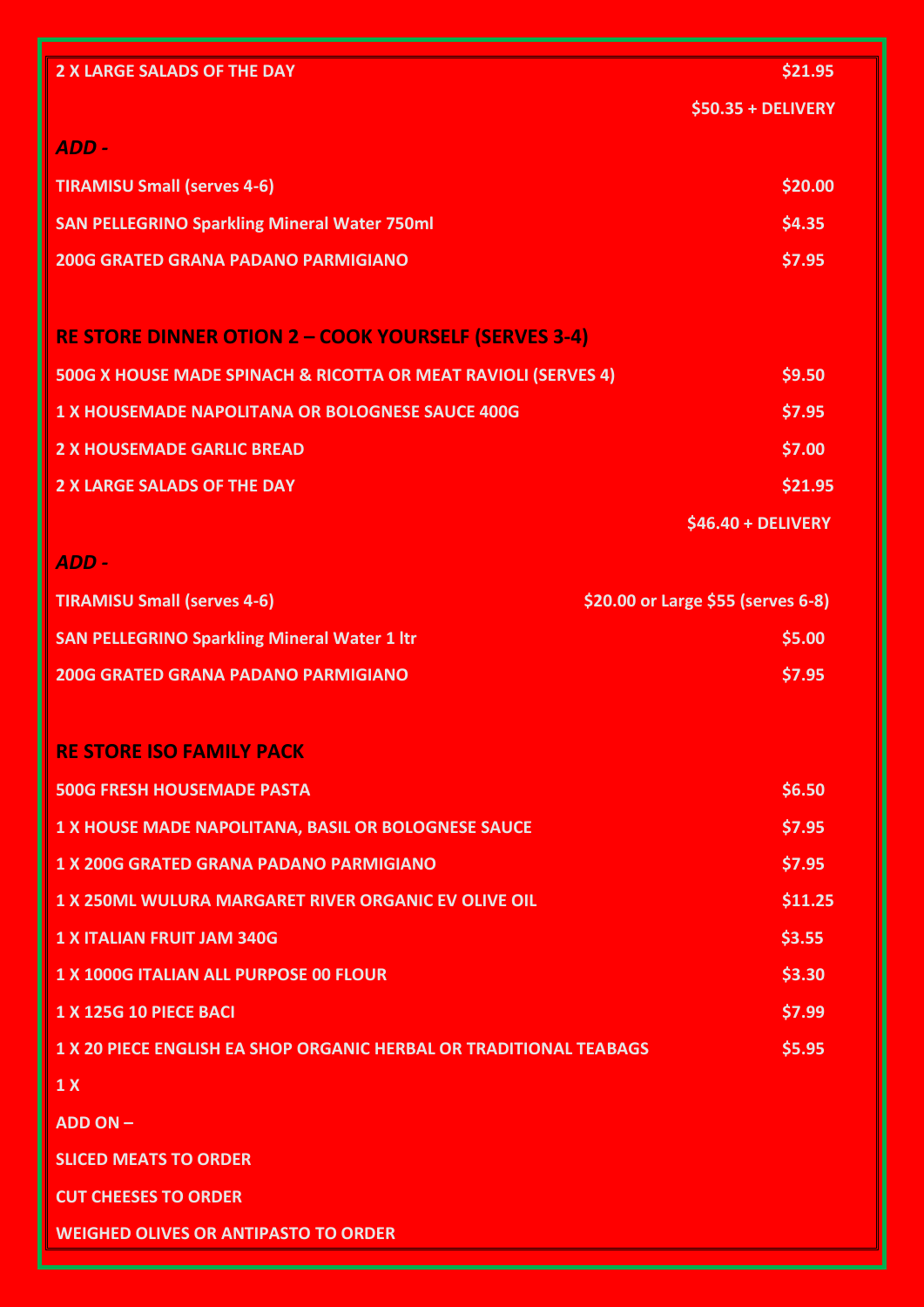#### **OR PLACE YOUR OWN GROCERY ORDER. Minimum spend \$70.00**

#### **ORDERING INSTRUCTIONS**

**ORDERS TO BE PLACED BETWEEN 7AM – 10AM 24 HOURS PRIOR TO DELIVERY.**

**ORDERS ONLY BEING TAKEN VIA PHONE ON 9328 1877**

#### **DELIVERY INSTRUCTIONS**

**DELIVERIES WILL BE BETWEEN 9-11AM AND 2-3PM MONDAY TO FRIDAY ONLY**

**SOMEONE MUST BE HOME TO RECEIVE DELIVERY (CAN BE CONTACTLESS IF REQUIRED)**

**DRIVER WILL NOT BE GOING INTO APARTMENT BLOCK LIFTS OR STAIRS MUST BE MET AT RECEPTION OF FRONT DOOR**

#### **DELIVERY CHARGES**

**UP TO 5 KM FROM THE RE STORE NORTHBRIDGE STORE \$15.00**

**UP TO 10KM FROM THE RE STORE NORTHBRIDGE STORE \$20.00**

#### **TERMS**

**\*Orders can be placed for instore pickup if preferred**

**\*Limted time only**

**\*Prices subject to change, if drastic we will let you know**

**\*If product or brand you are ordering isn't in stock we will provide closest available**